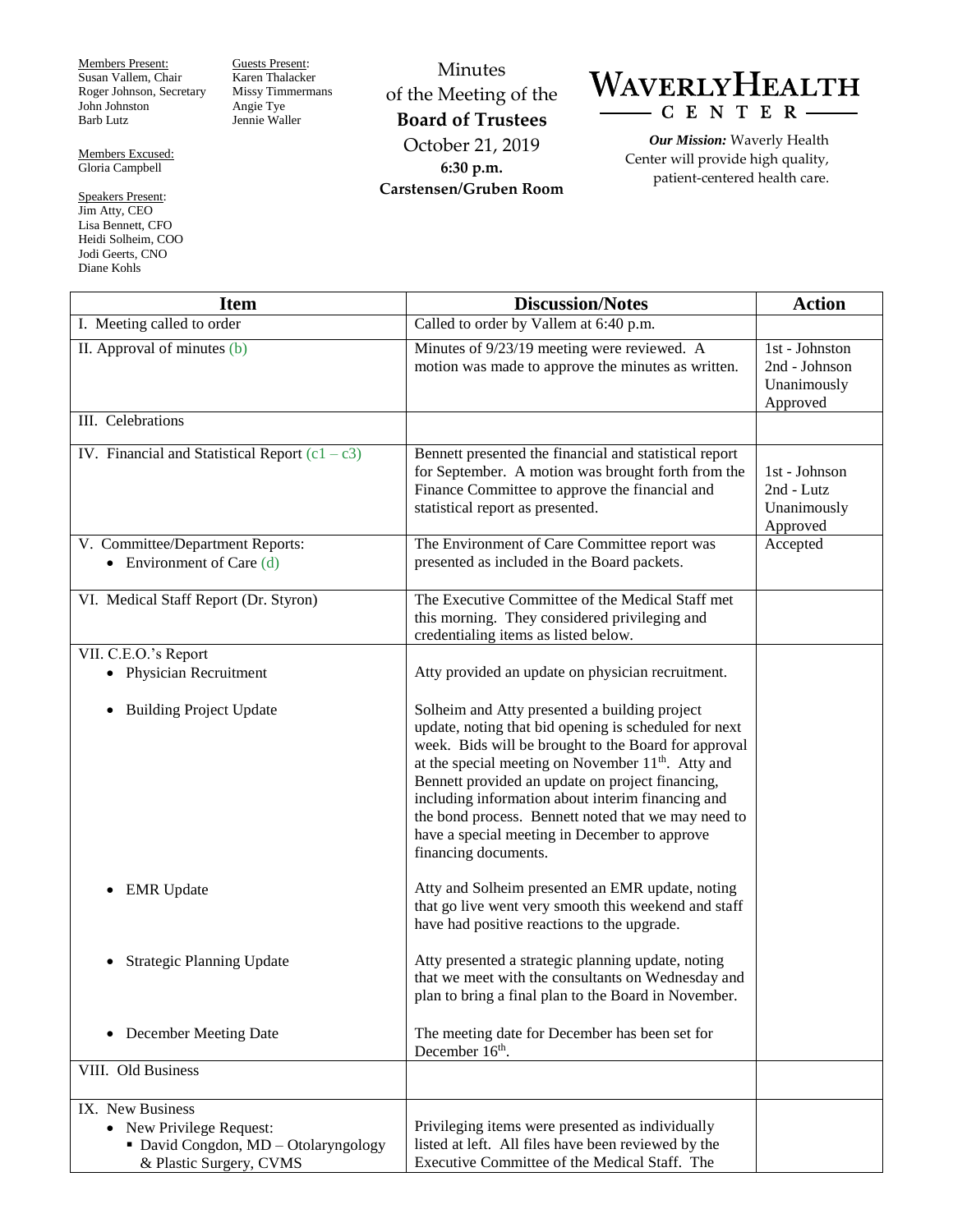| Provisional Appointment to Medical Staff:<br>- Christina Blake, PMHNP-BC -<br>Consulting, ARNP - Psychiatric and<br>Mental Health, Integrated Telehealth<br>Partners<br>• Stacy Huck, CPNP-PC – Active, ARNP<br>- Pediatrics, WHC<br>• Shary Meyer, RNFA - Allied,<br>Registered Nurse First Assistant, WHC<br>Kristine Rottink, $RNFA - Allied$ ,<br>Registered Nurse First Assistant, WHC                                                                   | Executive Committee recommends approval. A<br>motion was made to approve all privileging items as<br>individually considered and recommended by the<br>Executive Committee of the Medical Staff. | 1st - Lutz<br>2nd - Johnston<br>Unanimously<br>Approved    |
|---------------------------------------------------------------------------------------------------------------------------------------------------------------------------------------------------------------------------------------------------------------------------------------------------------------------------------------------------------------------------------------------------------------------------------------------------------------|--------------------------------------------------------------------------------------------------------------------------------------------------------------------------------------------------|------------------------------------------------------------|
| • Recommendations Regarding Provisional<br>Status:<br>• Jennifer Chastek, CRNA - Courtesy,<br>Anesthesia, Iowa Anesthesia<br>$\blacksquare$ Nicholas Masse, MD - Courtesy,<br>Radiology, RCI<br>• Brenda Cooper, ARNP - Courtesy,<br>ARNP - Orthopedic Surgery, CVMS<br>• Robin Farley, OPA-C – Courtesy,<br>Orthopedic Physician Assistant, CVMS<br>• Elizabeth Shover, ARNP - Courtesy,<br>ARNP – Orthopedic Surgery, CVMS                                  |                                                                                                                                                                                                  |                                                            |
| <b>Resignation from Medical Staff:</b><br>$\bullet$<br>• John Craig Vana, CRNA - Courtesy,<br>Anesthesia (Locums), Independent<br>Contract<br>Alyssa Woods, ARNP - Active, ARNP -<br>Family Practice, WHC                                                                                                                                                                                                                                                     |                                                                                                                                                                                                  |                                                            |
| New/Revised Policies & Procedures:<br>$\bullet$<br>None                                                                                                                                                                                                                                                                                                                                                                                                       |                                                                                                                                                                                                  |                                                            |
| • Finance Committee $(f)$                                                                                                                                                                                                                                                                                                                                                                                                                                     | Bennett reported that the Finance Committee met<br>this morning, minutes from the meeting were<br>included in the packet.                                                                        |                                                            |
| Capital Report<br>Cash Transfer Report                                                                                                                                                                                                                                                                                                                                                                                                                        | Bennett presented the capital report and cash transfer<br>report as included in the Board packets.                                                                                               |                                                            |
| <b>Financial Assistance Requests</b>                                                                                                                                                                                                                                                                                                                                                                                                                          | There were no applications for financial assistance.                                                                                                                                             |                                                            |
| X. Closed Session<br>Iowa Code Chapter $21.5.1(c)$ – Closed session<br>to discuss strategy with counsel in matters that<br>are presently in litigation or where litigation is<br>imminent where its disclosure would be likely<br>to prejudice or disadvantage the position of the<br>governmental body in that litigation.                                                                                                                                   | A motion was made to move into closed session at<br>7:12 p.m. for the purposes identified at left.                                                                                               | 1st - Johnston<br>2nd - Johnson<br>Unanimously<br>Approved |
| Iowa Code Chapter 21.5.1(1) - Closed session<br>to discuss patient care quality and process<br>improvement initiatives in a meeting of a<br>public hospital or to discuss marketing and<br>pricing strategies or similar proprietary<br>information in a meeting of a public hospital,<br>where public disclosure of such information<br>would harm such a hospital's competitive<br>position when no public purpose would be<br>served by public disclosure. |                                                                                                                                                                                                  |                                                            |